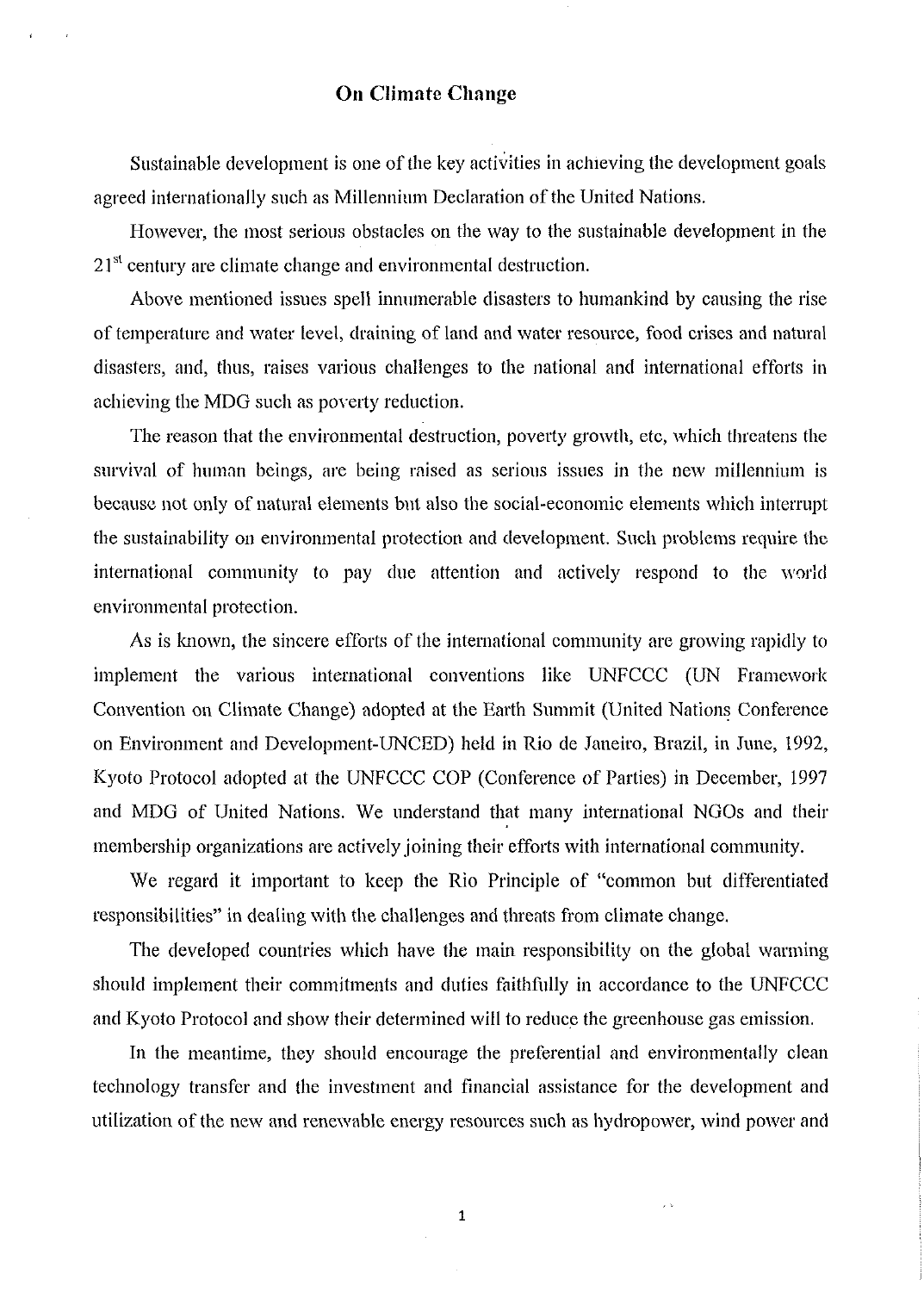solar energy to the developing countries. The priority should be given to the capacity building of these countries.

The political will and practical measurements of the countries to implement the action programme and resolutions adopted at World Summit on Sustainable Development (WSSD) and other major UN Conferences are the most important to achieve the sustainability on environmental protection and development.

To save the environment in the sense of sustainable development, we consider the following issues to be given special attention.

Firstly, it is needed to improve the efficiency of the energy production and use at its maximum which is an important sector in implementing the "Agenda 21", action plan for sustainable development, while actively encouraging the development and utilization of new energy relying on clean energy resources having no harm to environment.

Our delegation regard the Kyoto Protocol which restricts the greenhouse gas emission as a significant international convention to deal with the climate change, and the developed countries should take practical steps as early as possible to definitely reduce the amount oi' greenhouse gas emission ns indicated in the Protocol.

Secondly, it is needed to strengthen the capability at national level to reduce the damage caused by natural disasters while establishing the early warning system for disaster prevention at international level and promoting the international cooperation.

The tremendous loss of life and natural damage caused by earthquakes and tidal wave swept over the Indian Ocean and Southeast Asia in December, 2004 still remain vivid in our minds.

It is necessary to further strengthen the international cooperation to practically implement the international action plans for the reduction of natural disasters such as flood, draught, typhoon, tidal wave, earthquake, etc, like Hyogo Framework for Action 2005-2015, which were discussed and agreed at several international conferences including World Conference on Disaster Reduction.

Thirdly, due attentions should be paid to create the favorable external circumstances for the sustainable development of the developing countries.

We are not able to even imagine about the sustainable development of our Planet without the one of the developing countries forming the absolute majority of the world.

 $\overline{c}$